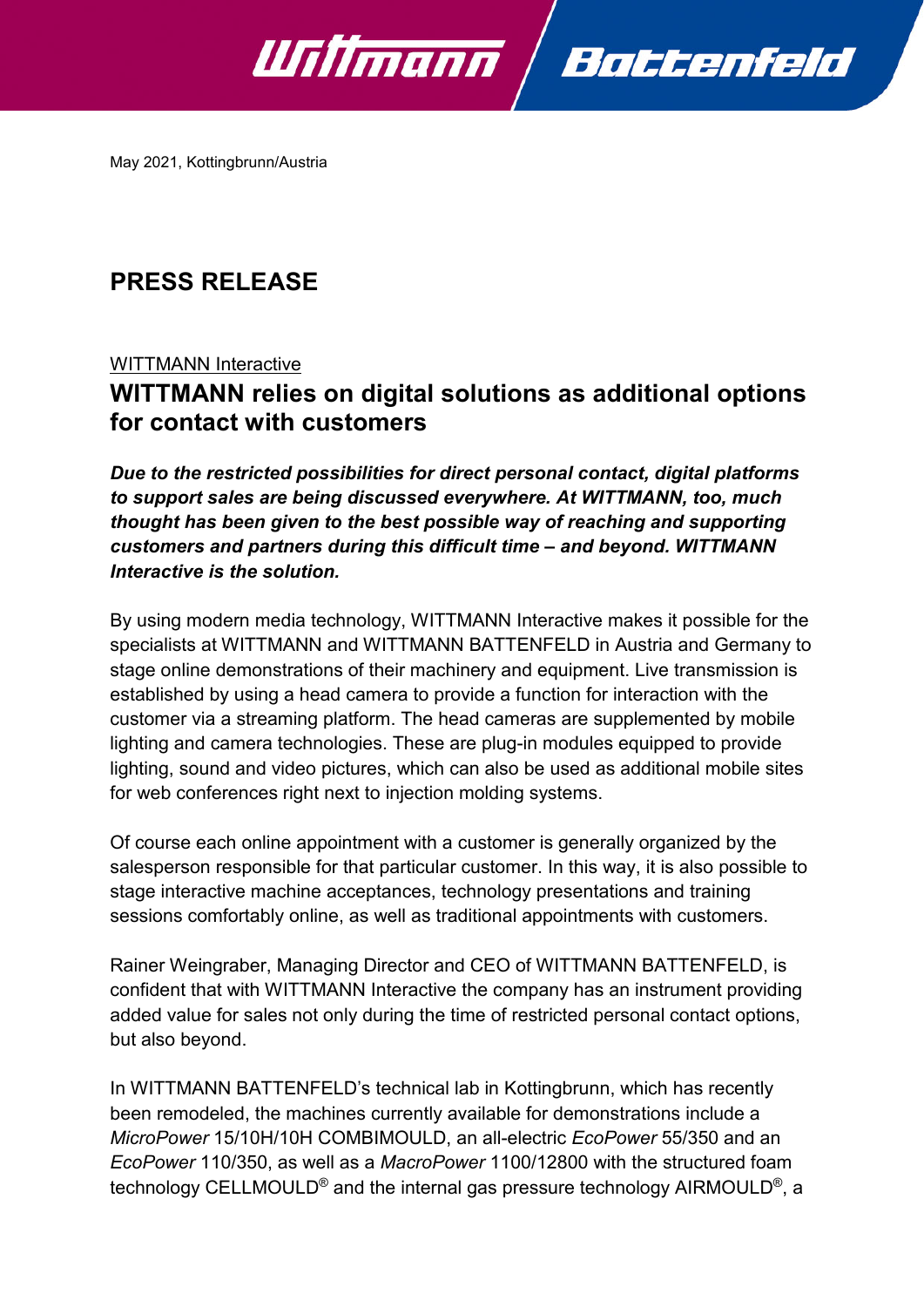

servo-hydraulic *SmartPower* 120/350 with AIRMOULD®, a *SmartPower* 120/350 with LSR, a *SmartPower* 25/130, a *SmartPower* 240/750H/210S COMBIMOULD, and a vertical *VPower* 120/130H/210V R1300.

In the technical lab in Meinerzhagen / Germany, AIRMOULD® internal gas pressure technology can be shown on a servo-hydraulic *SmartPower* 120/525. This machine is also fitted out for demonstrating WITTMANN 4.0 technology. Additional demonstration models available are a *SmartPowe*r 35/130 with AIRMOULD® technology, a *MacroPower* 700/8800 equipped with AIRMOULD®, WITTMANN 4.0 and CELLMOULD® structured foam technology. A high-speed *EcoPower* Xpress 300/1100+ with a SONIC 143 robot from WITTMANN to minimize removal cycle times with a mold for a thin-walled application stands ready for demonstrations to customers from the packaging industry.

The corporate premises in Nuremberg currently provide the opportunity to view the demonstration of a *SmartPower* 60/210 Ingrinder, a machine model with a sprue picker and a granulator integrated in its UNILOG B8 control system. A *MacroPower*  400/3400 equipped with condition monitoring system, AIRMOULD®, CELLMOULD® and WITTMANN 4.0, including HiQ application technology software packages, can be shown there as well.

And of course the product specialists at WITTMANN Technology in Vienna will be glad at any time to demonstrate the functions of the latest robot models and auxiliaries to their customers with the help of media technology from WITTMANN Interactive.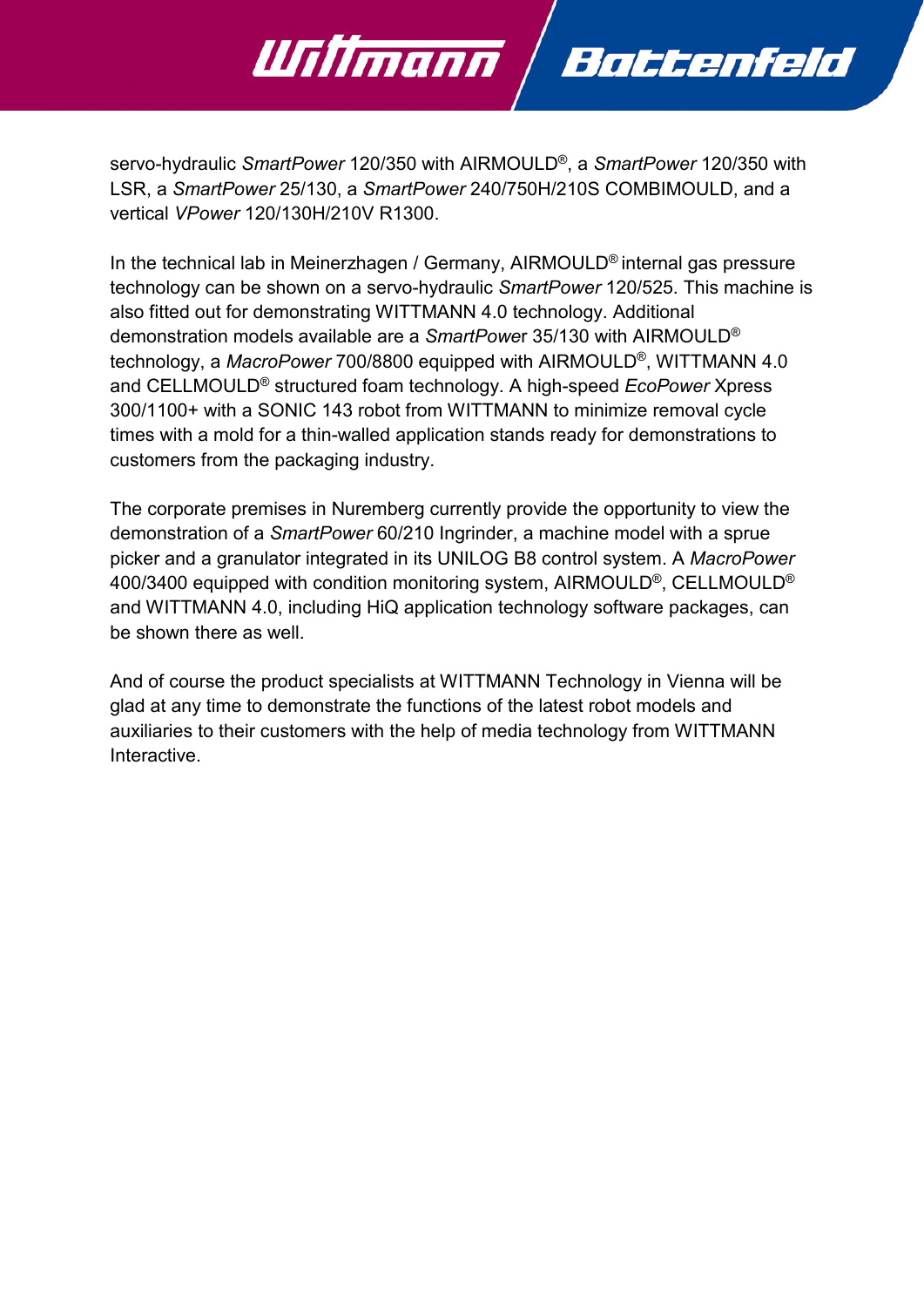



**Fig. 1:** Head camera with app for control via Smartphone



**Fig. 2:** Christian Glück, WITTMANN BATTENFELD salesman, explains to his customers via an online connection the WITTMANN Scara robot on the *MicroPower* machine installed in the Kottingbrunn technical lab.